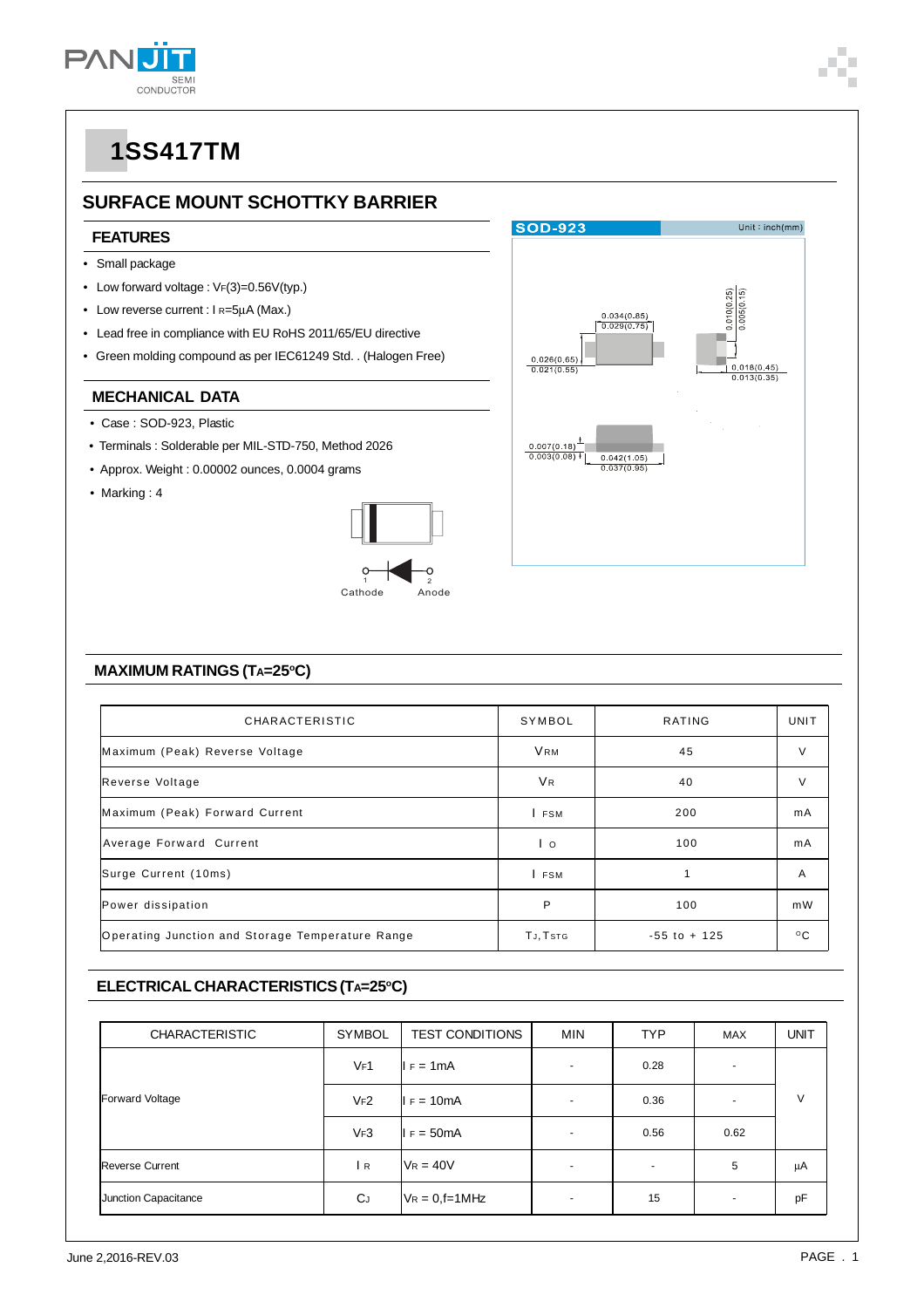

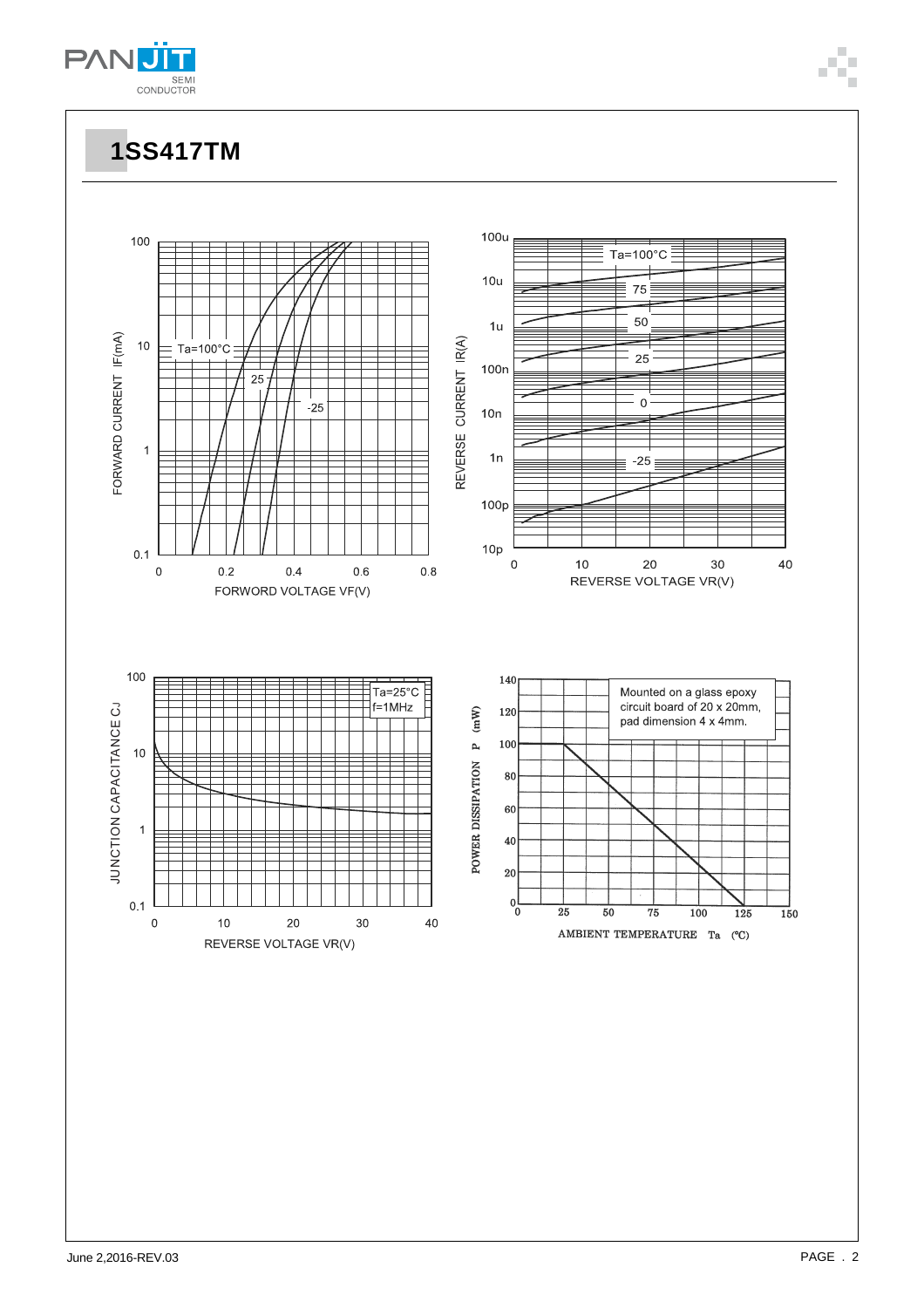

### **MOUNTING PAD LAYOUT**



#### **ORDER INFORMATION**

• Packing information

T/R - 8K per 7" plastic Reel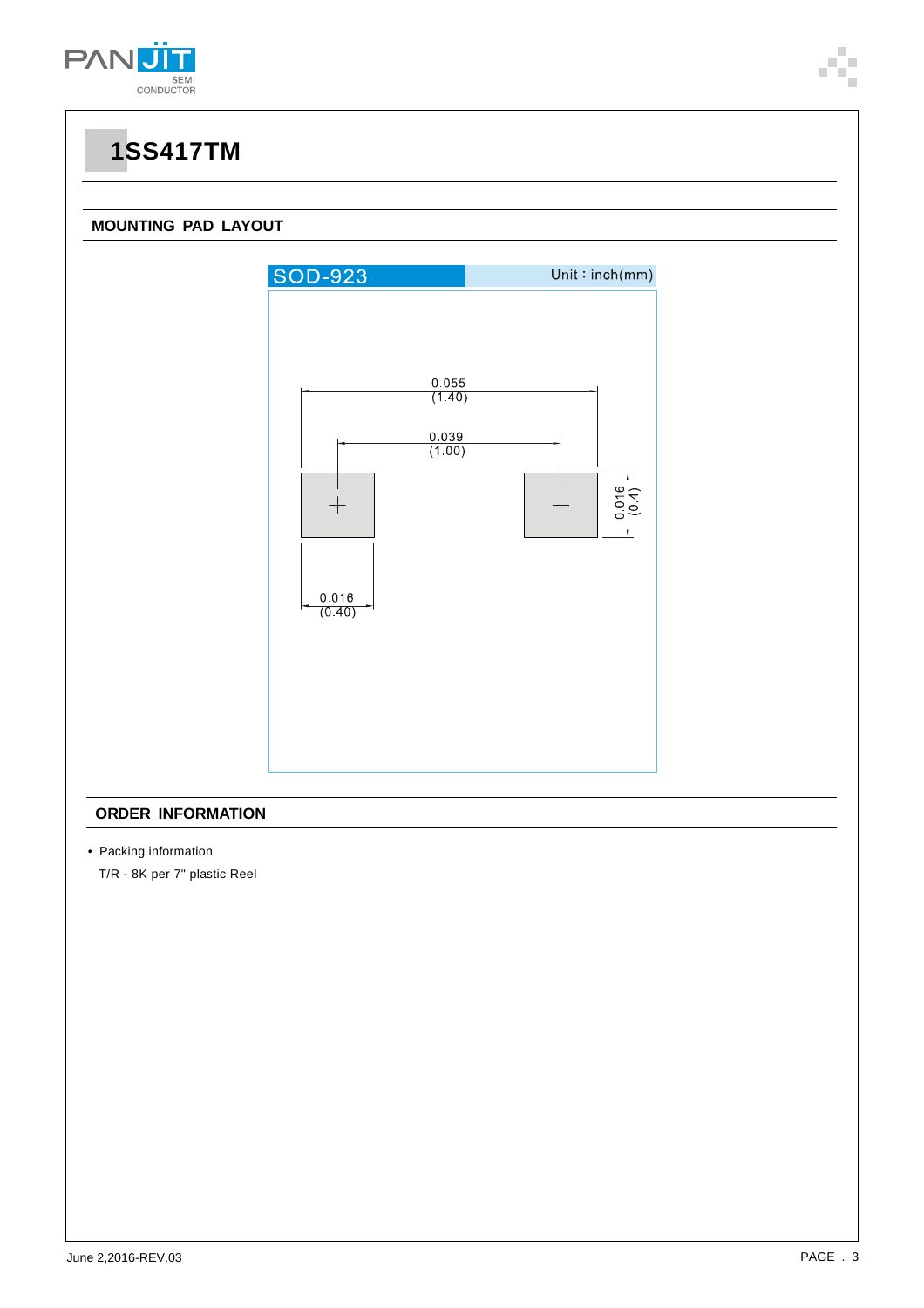



**(T/P) <sup>T</sup> 26mm <sup>X</sup>**

**(TRR) <sup>S</sup> 52mm <sup>Y</sup>**

**(PBCU) <sup>U</sup>**

**(PBCD) <sup>D</sup>**

**(TRL) <sup>L</sup> PANASERT T/B CATHODE UP**

**F PANASERT T/B CATHODE DOWN** 

**Tube Packing**

**Tape and Reel (Right Oriented)**

**Tape and Reel (Left Oriented)**